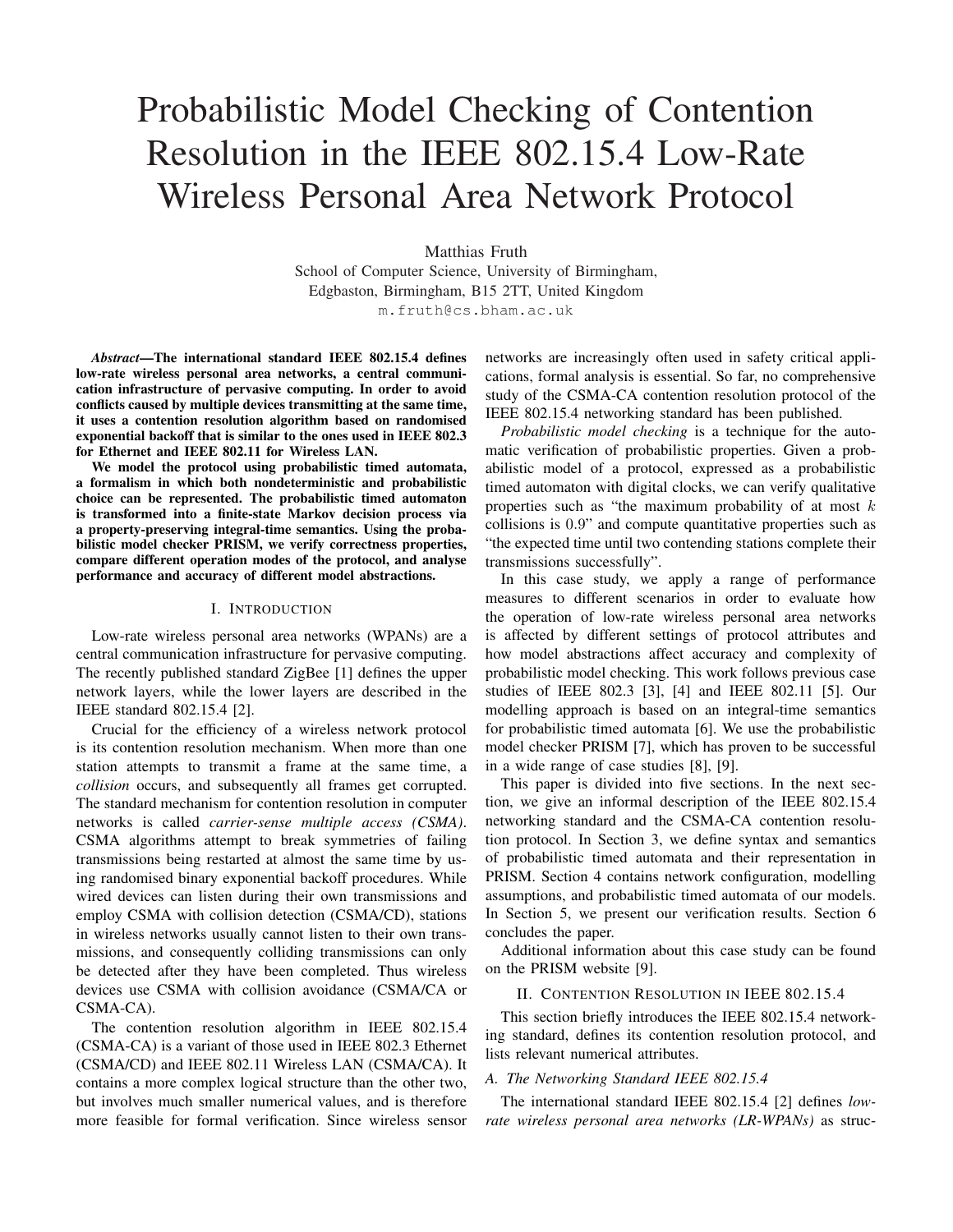Table I NUMERICAL ATTRIBUTES IN IEEE 802.15.4

| <b>Attribute</b>                 | <b>Value</b>                          |
|----------------------------------|---------------------------------------|
| CCA duration                     | 8 symbol periods                      |
| PHY acknowledgement frame length | 11 octets                             |
| PHY beacon frame length          | $23-100$ octets                       |
| PHY data frame length            | $15-133$ octets                       |
| aBaseSlotDuration                | 60 symbol periods                     |
| aMaxBE                           | 5                                     |
| aMaxFrameRetries                 | 3                                     |
| aMaxSIFSFrameSize                | 18 octets                             |
| aMinCAPLength                    | 440 symbol periods                    |
| aMinLIFSPeriod                   | 40 symbol periods                     |
| aMinSTFSPeriod                   | 12 symbol periods                     |
| aTurnaroundTime                  | 12 symbol periods                     |
| aUnitBackoffPeriod               | 20 symbol periods                     |
| macAckWaitDuration               | 120 or 54 symbol periods <sup>1</sup> |
| macBeaconOrder                   | $0-15$ (default 15)                   |
| macMaxCSMABackoffs               | $0-5$ (default 4)                     |
| macMinBE                         | $0-3$ (default 3)                     |
| macSuperframeOrder               | $0 - 15$ (default 15)                 |

tures of "low data rate wireless connectivity with fixed, portable, and moving devices with no battery or very limited battery consumption requirements typically operating in the personal operating space of 10 meters". Devices conforming to this specification can operate on 27 channels in three frequency bands with bandwidths of 20, 40, and 250 kbit/s.

*1) Numerical Attributes:* In order to specify timing constraints of the contention resolution protocol, size parameters of the superframe structure, and length restrictions for different frame types, the standard uses a number of numerical attributes. Table I contains all parameters and constants that are used in our models. All values refer to the physical layer, taking into account an additional six *octets*<sup>2</sup> needed to transmit a frame that has been received from the media access control layer.

Depending on the modulation technique used, the transmission of one octet requires different numbers of *symbols*<sup>3</sup>: for the channels 0 to 10 (at 20 and 40 kbit/s), one octet corresponds to 8 symbols, while for the channels 11 to 26 (at 250 kbit/s), it corresponds to 2 symbols.

*2) Superframe Structure:* In order to synchronise devices and to assign *guaranteed time slots (GTSs)* for low-latency applications and applications requiring a specific data bandwidth, the coordinator can choose to use a *superframe* structure, as shown in Fig. 1. Each superframe consists of 16 equally sized slots and is bounded by network *beacons*, which are transmitted by the coordinator at the beginning of the first slot of each superframe. The superframe is divided into an active and an inactive portion. The former consists of a *contention access period (CAP)* and a *contention free period (CFP)* of guaranteed time slots. The CAP ends at a superframe slot



Figure 1. Superframe structure

boundary and has a minimum length of aMinCAPLength, although an exception of the latter is allowed for a temporary increase of the beacon frame to perform *GTS maintenance*<sup>4</sup> .

If a superframe structure is used, the network is called *beacon-enabled*, otherwise *nonbeacon-enabled*. In beaconenabled networks, all communication takes place *indirectly* via a designated *coordinator* device, while stations in nonbeaconenabled networks can also communicate *directly* in a peer-topeer mode.

## *B. The Contention Resolution Protocol CSMA-CA*

The CSMA-CA protocol is used only for transmissions of data frames and MAC command frames within the CAP, unless the frame can be quickly transmitted following the acknowledgement of a data request command. It is not used for the transmission of beacon frames, acknowledgement frames, or data frames within the CFP.

Depending on the type of network, the protocol operates in either *slotted* or *unslotted* mode. In beacon-enabled networks, slotted CSMA-CA is used for transmissions between the coordinator and a device. In nonbeacon-enabled networks, or if no beacons can be located in a beacon-enabled network, unslotted CSMA-CA is used. Peer-to-peer transmissions always use unslotted CSMA-CA.

If slotted CSMA-CA is used, a so-called *battery life extension*<sup>5</sup> can be enabled, for which the contention resolution protocol is slightly different. In this paper, however, we only consider the case where the battery life extension is disabled.

The contention resolution protocol consists of the following steps.

*a) Initialisation:* If a device wishes to transmit a frame using CSMA-CA, it first initialises the local variables  $BE :=$ macMinBE for the *backoff exponent* and NB := 0 for the number of successive backoffs before the current transmission.

*b) Backoff:* Before a station attempts to send a frame, it has to wait for a random integer number of between 0 and  $2^{BE} - 1$  complete *backoff periods* of length aUnitBackoffPeriod. This process is called *backoff*. If slotted CSMA-CA is used, transmissions are synchronised with the beacon, and therefore the backoff starts at the beginning of the next backoff period; if unslotted CSMA-CA is used, the

<sup>&</sup>lt;sup>1</sup>The former value is used for the channels 0 to 10 and the latter for the channels 11 to 26.

<sup>2</sup>An octet is a grouping of eight bits.

<sup>&</sup>lt;sup>3</sup>A symbol is the smallest unit of data that can be transmitted on a particular channel. The transmission time for one symbol is one *symbol period*.

<sup>4</sup>A beacon frame performs GTS maintenance by accommodating a list of up to seven descriptors of currently maintained GTSs.

<sup>5</sup>The battery life extension is a mechanism aimed on reducing coordinator receiver operation time during the CAP.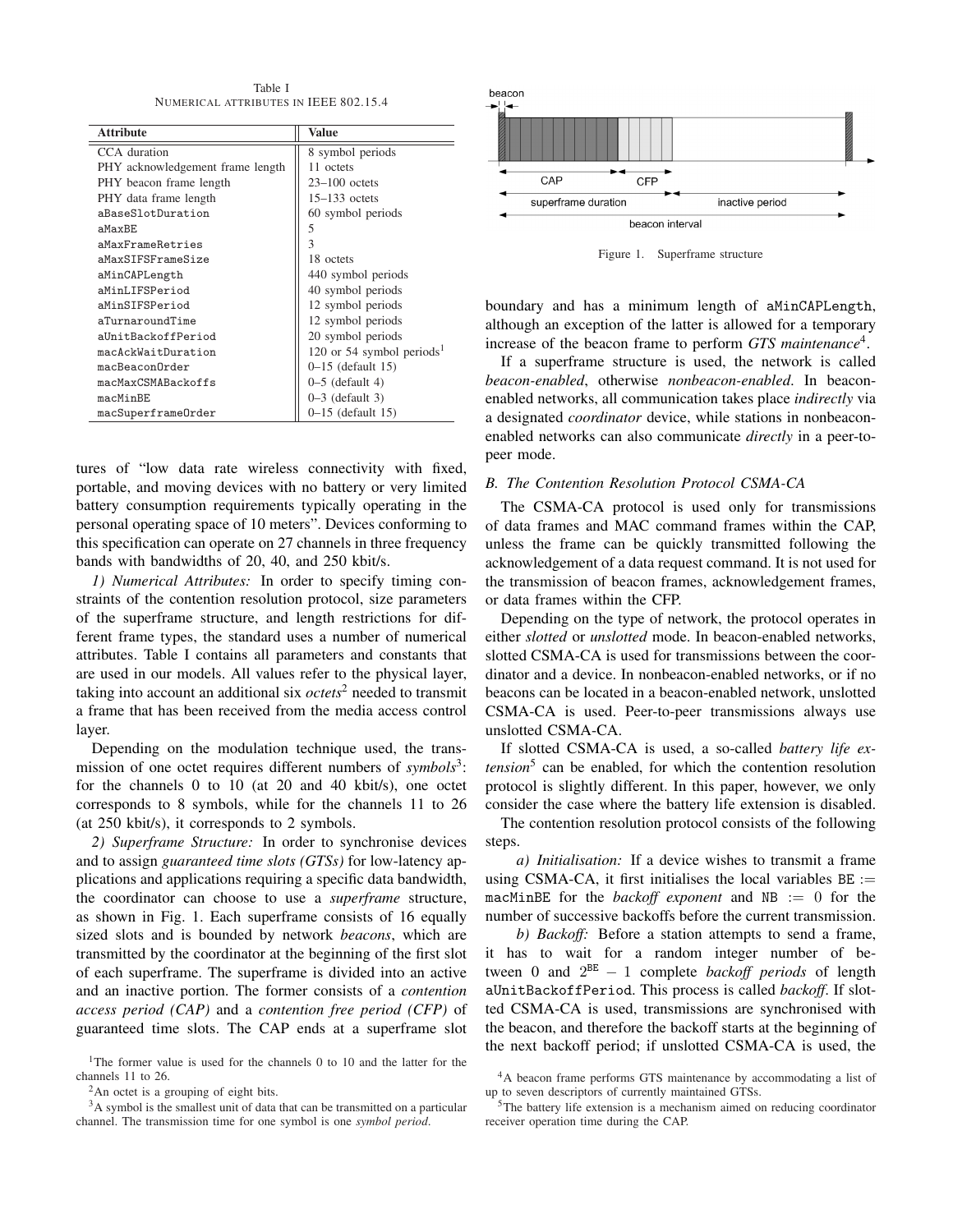backoff starts immediately. The first backoff period of each superframe starts with the transmission of the beacon. If the backoff has not been completed at the end of the CAP, it resumes at the start of the next superframe.

*c) Clear Channel Assessment:* After completing its backoff, the station performs a *clear channel assessment (CCA)*. If, after eight symbol periods, the channel is assessed to be busy, both BE and NB are incremented by one, up to a maximum of aMaxBE for BE and macMaxCSMABackoffs  $+1$  for NB. If NB exceeds macMaxCSMABackoffs, the protocol terminates with a *channel access failure*; if not, it returns to the backoff step. If the channel is assessed free, the frame can be transmitted. In slotted CSMA-CA, two CCAs, each starting at the beginning of a backoff period, have to be performed.

*d) Starting the Transmission:* In slotted CSMA-CA, a transmission can only start at a backoff period boundary and only if all steps (two CCAs, frame transmission, and acknowledgement) can be completed at least one IFS period before the end of the CAP.

*e) Acknowledgement:* If the originator has not requested an acknowledgement, the transmission is assumed to have been successful. If an acknowledgement has been requested, the sender needs aTurnaroundTime to switch from sending to receiving mode and vice versa. The recipient starts the transmission of the acknowledgement aTurnaroundTime after the reception of the last symbol of the data or MAC command frame if unslotted CSMA-CA is used; it starts at a backoff period boundary between aTurnaroundTime and aTurnaroundTime  $+$  aUnitBackoffPeriod after the reception of the last symbol of the data or MAC command frame if slotted CSMA-CA is used. If the originator receives an acknowledgement from the recipient within a time of macAckWaitDuration, the data transfer has been successful. If no acknowledge is received within that time, the frame will be retransmitted up to a maximum of aMaxFrameRetries times, after which the protocol terminates and a *communications failure* is issued.

## III. PROBABILISTIC TIMED AUTOMATA

*Probabilistic timed automata* [10] are a powerful modelling formalism for distributed systems that supports dense time, nondeterminism, and probabilitic choice. They are a generalisation of *timed automata* [11] that is obtained by adding a probabilistic transition relation. We include the notion of *urgent events* [5], a common feature of classical timed automata [12], [13]. Our presentation follows [6].

# *A. Syntax*

Let  $X$  be a finite set of variables called *clocks*, ranging over the *time domain*  $\mathbb{T} \in \{ \mathbb{R}, \mathbb{N} \}$  of either non-negative real or natural numbers. A function  $v : \mathcal{X} \to \mathbb{T}$  is referred to as a *clock valuation*. For any  $v : \mathcal{X} \to \mathbb{T}$  and  $t \in \mathbb{T}$ , the clock valuation  $v \oplus t$  denotes the *time increment* for v with t.

Let  $C(\mathcal{X})$  be the set of *clock constraints* over  $\mathcal{X}$ , which are conjunctions of atomic constraints of the form  $x \sim c$ for  $x \in \mathcal{X}, \, \sim \, \in \{\leq, =, \geq\},\$ and  $c \in \mathbb{N}$ . A clock valuation

 $v \in \mathbb{T}^{\mathcal{X}}$  satisfies a clock constraint  $\zeta$  if and only if  $\zeta$ resolves to true after substituting each clock  $x \in \mathcal{X}$  with the corresponding value  $v(x)$ . Note that we consider the syntax of *closed, diagonal-free clock constraints*, which does not allow atomic constraints of the form  $x > c$  or  $x < c$  (not closed) or  $x - y \sim c$  (not diagonal-free).

A *discrete probability distribution* over a countable set Q is a function  $\mu: Q \to [0, 1]$  such that  $\Sigma_{q \in Q} \mu(q) = 1$ . For a possibly uncountable set  $Q'$ , let  $Dist(Q')$  be the set of discrete probability distributions over countable subsets of  $Q'$ .

A *probabilistic timed automaton* is a tuple PTA =  $(L, l, \mathcal{X}, \Sigma, inv, prob)$  where:

- L is a finite set of *locations*;
- $\overline{l} \in L$  is the *initial location*;
- X is a finite set of *clocks*;
- $\Sigma$  is a finite set of *events*, of which  $\Sigma_u \subseteq \Sigma$  are *urgent*;
- $inv: L \to C(X)$  is the *invariant condition* function;
- prob  $\subseteq L \times C(\mathcal{X}) \times \Sigma \times \text{Dist}(2^{\mathcal{X}} \times L)$  is the *probabilistic transition relation*.

#### *B. Semantics*

In each location of a probabilistic timed automaton, there is a nondeterministic choice between two types of transitions: *Delay transitions* correspond to the elapsing of time in a location. They are permitted as long as the invariant condition is satisfied and no urgent transitions (transitions under urgent events) are enabled. *Event transitions* correspond to the execution of probabilistic transitions  $(l, q, \sigma, p) \in prob.$ If the current location  $l$  satisfies the clock constraint  $q$  and the current event is  $\sigma$ , then  $p((X', l'))$  is the probability of resetting all clocks in  $X'$  to 0 and moving to the location  $l'$ .

This notion of a probabilistic timed automaton is strong enough to represent several higher-level features such as *urgent locations* and *integer variables*. In urgent locations, only event transitions are allowed, that is, such locations have to be left immediately without time passing. They can be modelled using an additional clock [13], [14]. Integer variables with bounded ranges, which can be tested within enabling conditions and reset by event transitions, can be represented by encoding their values within locations [15].

Formally, the semantics of probabilistic timed automata is defined in terms of *timed probabilistic systems* [6]. The traditional *dense-time semantics*, where  $\mathbb{T} = \mathbb{R}$  and  $\oplus = +$ , is generally uncountable. Kwiatkowska et al. [6] have extended the concept of a finite *integral-time semantics* [16] from classical to probabilistic timed automata: for  $\mathbb{T} = \mathbb{N}$  and  $\oplus = \oplus_{\mathbb{N}}$ , let  $v \oplus_{\mathbb{N}} t \stackrel{\text{def}}{=} \min\{v(x) + t, \mathbf{k}_x + 1\}$ , with  $\mathbf{k}_x$ denoting the largest value that the clock  $x \in \mathcal{X}$  is compared to in all clock constraints of PTA.

## *C. Representation in PRISM*

When automatic verification techniques are applied to complex systems, abstraction methods can help to achieve theoretical and practical feasibility.

Probabilistic model checking requires a finite system model. Models of probabilistic timed automata obtained using the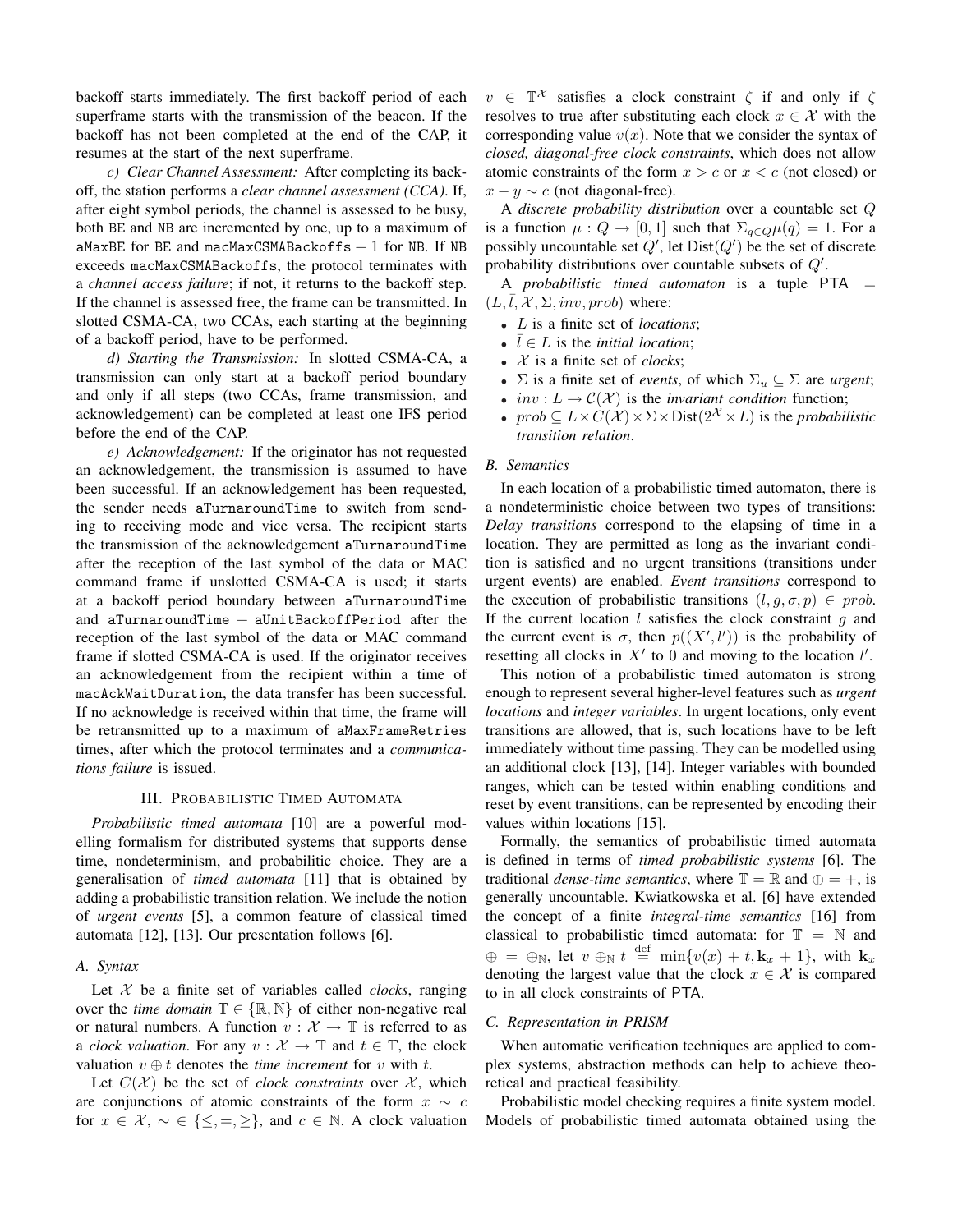presented integral-time semantics always have a finite number of states. By removing delay transitions where the delay is zero, finite branching can also be ensured, and hence the model is finite. Kwiatkowska et al. [6] have shown that the integral-time semantics preserves probabilistic reachability and expected reachability properties of closed, diagonal-free probabilistic timed automata.

Unfortunately, the integral-time semantics contributes to the state explosion problem, as it leads to models of a size exponential in the number of clocks and the largest constant that the clocks are compared to. In order to cope with that, *timescale abstraction* can be used to reduce the size of a model by dividing all constants clocks are compared to by the value of a new time unit and then rounding lower bounds down and upper bounds up. Alur et al. [17] have shown that the original model is a refinement of the reduced model, and thus the maximum and minimum probabilistic and expected probability measures of the reduced model are upper and lower bounds of those for the original model.

Finite probabilistic timed automata are represented in PRISM as *Markov decision processes* [18], a formalism that supports nondeterminism and probabilistic choice. Due to the compositionality property of the integral-time semantics [6], a parallel composition of probabilistic timed automata can be modelled as the parallel composition of their respective Markov decision processes.

## IV. MODELLING

In this section, we present basic network configuration, modelling assumptions, and probabilistic timed automata for our models of the CSMA-CA contention resoultion protocol.

## *A. Network Configuration*

For all scenarios, we consider a personal area network consisting of a fixed configuration of sending and receiving devices. Each sending station  $s_i$  intends to send, using CSMA-CA, a single data frame to its corresponding receiving station  $r_i$ . Both stations start sending at the same time. As in the probabilistic timed automata model for contention resolution in the IEEE 802.11 protocol [5], we conclude that the behaviour of the destination stations is deterministic and incorporate it into that of the sending stations, removing the destination stations from the model. Also, we assume a channel of 20 kbit/s bandwidth, which uniquely determines all timing parameters of the model.

Other network activity, such as data transmissions from a coordinator to a station, including indirect transmissions of pending messages by the coordinator, has not been modelled. Communication activity within the CFP has been modelled indirectly as follows: dynamic allocations of GTSs in the CFP lead to varying lengths of the CAP in different superframes. In order to reflect this, the size of the CAP is determined nondeterministically for each superframe. Temporary decreases of the CAP length below aMinCAPLength due to GTS maintenance are not modelled.

## *B. Modelling Assumptions*

We have implemented all features of the network protocol in as much detail as possible, considering their contributions to both accuracy of results and complexity of model construction and verification.

*1) Ideal Channel:* For all models in this case study, we assume a perfect medium and ideal channel conditions, that is, no messages get lost. For beacon-enabled networks, we assume that only one personal area network (PAN) is present in the personal operating space, no PAN conflicts occur, and all stations in the PAN are and remain synchronised; in particular, there are no synchronisation problems related to PAN ID, association and disassociation, or security.

*2) Vulnerable Period:* Before starting a transmission, stations have to perform a clear channel analysis and to switch from receiving to sending. Concurrent transmissions that start during this period can lead to collisions. As air propagation times of  $16-50\mu s$  for one symbol are negligible, we adapted Heindl and German's formula for the vulnerable period [19] to

$$
\begin{aligned} VULN \stackrel{def}{=} CCA + \texttt{aTurnaroundTime} \\ = \texttt{aUnitBackoffPeriod} \end{aligned}
$$

for unslotted CSMA-CA and

 $V U L N \stackrel{def}{=} 2 \times \text{alInitBackoffPeriod}$ 

for slotted CSMA-CA, where  $CCA$  is the duration of a clear channel assessment.

## *C. Probabilistic Timed Automata Models*

In this study, we developed high-level generic models for slotted and unslotted operation mode of the CSMA-CA protocol. Each model is defined as a probabilistic timed automaton, that is, a parallel composition of smaller modules. Various high-level features of timed automata have been used: urgent locations, urgent events, and integer variables. The model for unslotted CSMA-CA (see Fig. 2) consists of three modules: the channel, taken from [5]), and two stations. Beacon synchronisation, which is part of slotted CSMA-CA, is realised using an extra coordinator module and modified station modules.

*1) Generic PRISM Models:* Although PTAs are already a concise representation formalism, the PRISM code of the models includes additional model details and optimisations: for example, the invariant conditions on transitions have been simplified after expanding high-level features.

Contrary to previous case studies, our models are generic with respect to many aspects of network configuration, transmission types, and timing parameters. This allows a much wider range of scenarios to be investigated. For both unslotted and slotted mode, the channel characteristics (frequency band and modulation technique), as well as the minimum and maximum values for the backoff procedure macMinBE, aMaxBE, macMaxCSMABackoffs can be modified.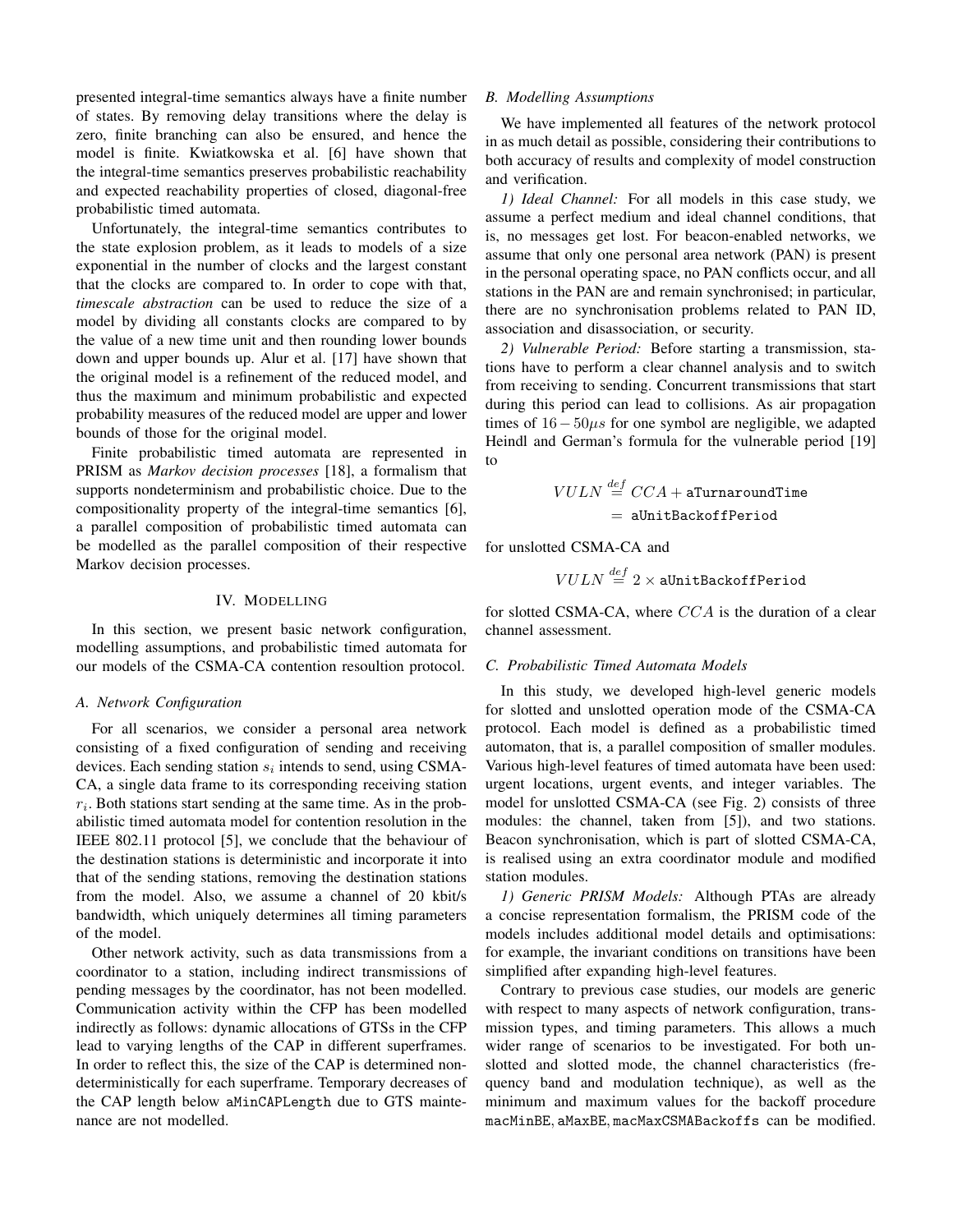

Figure 2. Probabilistic timed automata models for channel and station in unslotted CSMA-CA

In addition to that, beacon synchronisation in the slotted mode can be controlled by modifying the parameters macBeaconOrder and macSuperframeOrder. Finally, acknowledgements, failures due to too many collisions, and acknowledgement failures can all be separately enabled or disabled.

*2) Beacon Synchronisation:* For the first time, we have applied probabilistic model checking to a model of a contention resolution protocol that includes beacon synchronisation. The beacon synchronisation process synchronises the timing of all devices in the PAN and defines the lengths of CAP, CFP, and inactive period in the following superframe. Beacon synchronisation is essential for large PANs, and although our model is relatively small, it is generic enough to be adapted to larger scenarios focussing on this particular feature.

*3) Timescale Abstraction:* When we applied timescale abstraction to the probabilistic timed automata models, we encountered a number of crucial modelling issues. The abstraction granularity (the new unit of time) should be a common divisor of all constants appearing in clock constraints. Otherwise, some constants would have to be rounded up or down. If this affects the same constant in invariant conditions of a sequence of transitions, the imprecisions of these roundings can sum up to more than 1, which may add spurious behaviour to the abstracted model. These implicit delays over sequences of transitions have to be modelled by further approximating the respective constants downwards and upwards.

For example, when we scale down the PTA for slotted

CSMA-CA and 20 kbit/s frequency band, using a granularity of aUnitBackoffPeriod, all constants are first divided by 20. Consequently, the turnaround time after WAIT\_ACK is scaled down from 12–32 symbol periods to 0–2, the acknowledgement time ACK from 88 to 4–5, and the acknowledgement timeout time ACK TIMEOUT (that is, the maximum time for turnaround plus acknowledgement) from 120 to 6. We can see that the acknowledgement timeout delay of 6 conflicts with the possible time of  $2 + 5 = 7$  for turnaround plus acknowledgement. This problem can be resolved by setting ACK\_TIMEOUT to 7, since, according to [17], upper bounds may be approximated upwards. This only causes an imprecision of 1 time unit per execution of this transition, which is acceptable since this is the only imprecision caused by timescale abstraction of this model, and it only affects transmissions in slotted CSMA-CA where an acknowledgement is being requested and transmitted successfully. In order to model the concurrent delay constraints ACK and ACK\_TIMEOUT exactly, two clocks would be necessary.

When the granularity for timescale abstraction is not a common divisor of  $CCA$  and  $VULN$ , a similar problem can occur. Then, the period from the beginning to the end of a CCA (which has a duration of 8 symbol periods), where transmissions can still take place without necessarily causing a collision, cannot be distinguished from the point when the 8 symbol periods of the CCA are complete and a collision would take place.

The highest granularity for an exact timescale abstraction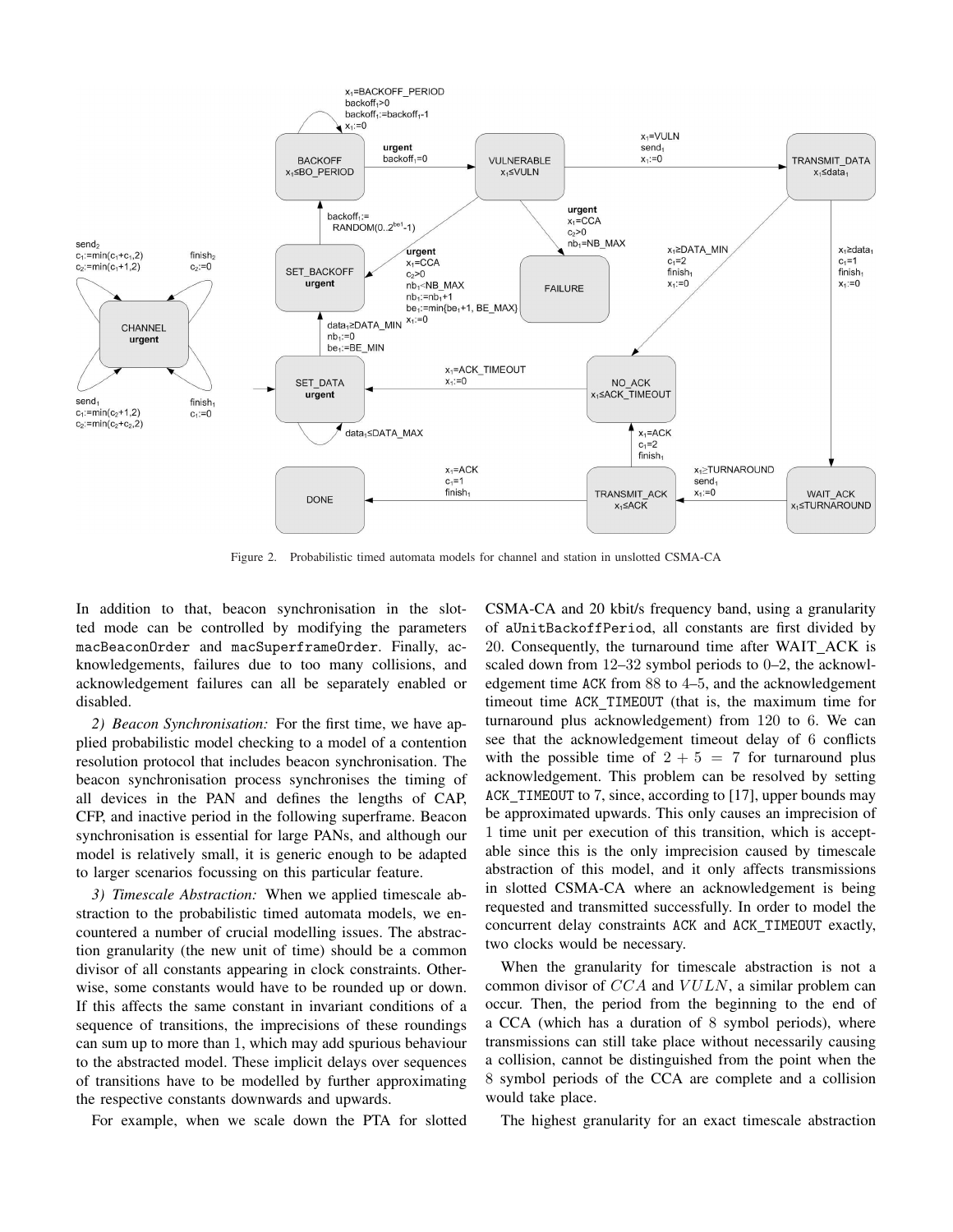of our models is 4 symbol periods.

# V. VERIFICATION AND RESULTS

In this section, we present our verification methodology, experiments, and results. Using probabilistic model checking, we investigated three aspects of the protocol: the performance impact of beacon synchronisation, the performance impact of the backoff procedure, and the performance and accuracy impact of model abstractions. For our experiments, we used version 3.1 of the probabilistic model checker PRISM, in particular its symbolic verification engine, "MTBDD" [20].

#### *A. Properties*

In order to compare different models, we used a set of probabilistic reachability and expected reachability properties that were expressed in the probabilistic temporal logic PCTL [21]. As our models are nondeterministic, probabilistic properties typically refer to minimum and maximum probabilities over all possible adversaries, rather than to one single probability as in the deterministic case.

In order to evaluate the probabilities for a transmission to be finished correctly and for a transmission to contain at least  $k$  collisions, we define the probabilistic reachability properties PR1 and PR2 as follows:

- PR1 Minimum probability of both stations successfully completing their transmissions.
- PR2 Maximum probability of at least k collisions.

In order to evaluate the expected number of collisions and the expected time for a correct transmission, PRISM supports *reachability rewards* [20], [22], which we use to define the expected reachability properties ER1 and ER2 as follows:

- ER1 Maximum expected number of collisions until both stations have successfully completed their transmissions.
- ER2 Maximum expected time until both stations have successfully completed their transmissions.

# *B. Model Abstractions*

Owing to the state explosion problem, most of our properties could only be verified in simplified versions of the models. In order to overcome state space explosion, we used the following abstractions.

*a) Timescale Abstraction:* Though the optimal granularity for timescale abstraction of our models is 4 symbol periods, we have used a granularity of 20 symbol periods except where stated otherwise. This substantially reduces the size of the model without sacrificing much precision and decreases verification times and memory requirements.

*b) Fixed Beacon Frame Length:* In the slotted-mode model, the length of beacon frames is chosen nondeterministically for each beacon interval. This not only increases the state space immensely, but can also prevent transmissions when both beacon and data frame are large but superframe and CAP are small. This situation can be exploited by pathological adversaries that permanently block transmissions by choosing the respective values for beacon and data frame length.

Although a sufficiently large superframe could be defined by assigning higher values to macBeaconOrder and macSuperframeOrder, this would only worsen the state space explosion. Instead, we fixed the length of the beacon frame to the minimum value permitted by the specification, and thereby resolved both permanent prevention of transmissions and further state space explosion. Considering our small scenarios of two network stations, this is a reasonable assumption which only slightly reduces the generality of our results.

*c) Fixed Data Frame Length:* In unslotted CSMA-CA, the length of a data frame is chosen nondeterministically within each beacon interval, while in slotted CSMA-CA, it is chosen nondeterministically before the first transmission and then maintained during possible retransmissions. As in our scenarios each station only sends one message, this nondeterminism can be replaced by data frames of fixed lengths which constitute separate models that can then be analysed separately. This abstraction reduces the state space while preserving our properties.

Table II shows model sizes (in terms of minterms and nodes) and verification results for unslotted and slotted mode models with different abstractions for the data frame length. In order to obtain comparable results for all models, we assumed data transmissions without acknowledgement. For the expected reachability properties, we set the maximum number of successive backoffs macMaxCSMABackoffs to infinity.

We observed that many verification tasks only became feasible using fixed data frame lengths and timescale abstraction. Timescale abstraction renders results less precise and should be used with care.

## *C. Beacon Synchronisation*

In order to study the impact of beacon synchronisation, we evaluated our set of properties on models of unslotted and slotted mode using a timescale granularity of 20 symbol periods and data frames of different lengths. For the slotted mode models, the superframe parameters macBeaconOrder and macSuperframeOrder were set to 1. As expected reachability properties are evaluated to infinity if there exist adversaries where the respective state is not reached (here,  $DONE$  is not reached when a transmission fails), we set the maximum number of successive backoffs macMaxCSMABackoffs and the maximum number of retransmissions of data frames aMaxFrameRetries to infinity. Fig. 3 shows the verification results.

These experiments confirmed our intuition that the slotted mode helps avoiding collisions while slightly increasing the transmission time. The plot for the probability of successful transmission in the slotted mode shows an interesting anomaly: while for small data frames, an average backoff is long enough to avoid most collisions, and for large ones, a station resuming from backoff does not have enough remaining time in the CAP to start a new transmission, a scenario with data frames the length of which is half of the length of the usable (non-beacon) period of the CAP accounts for the worst case.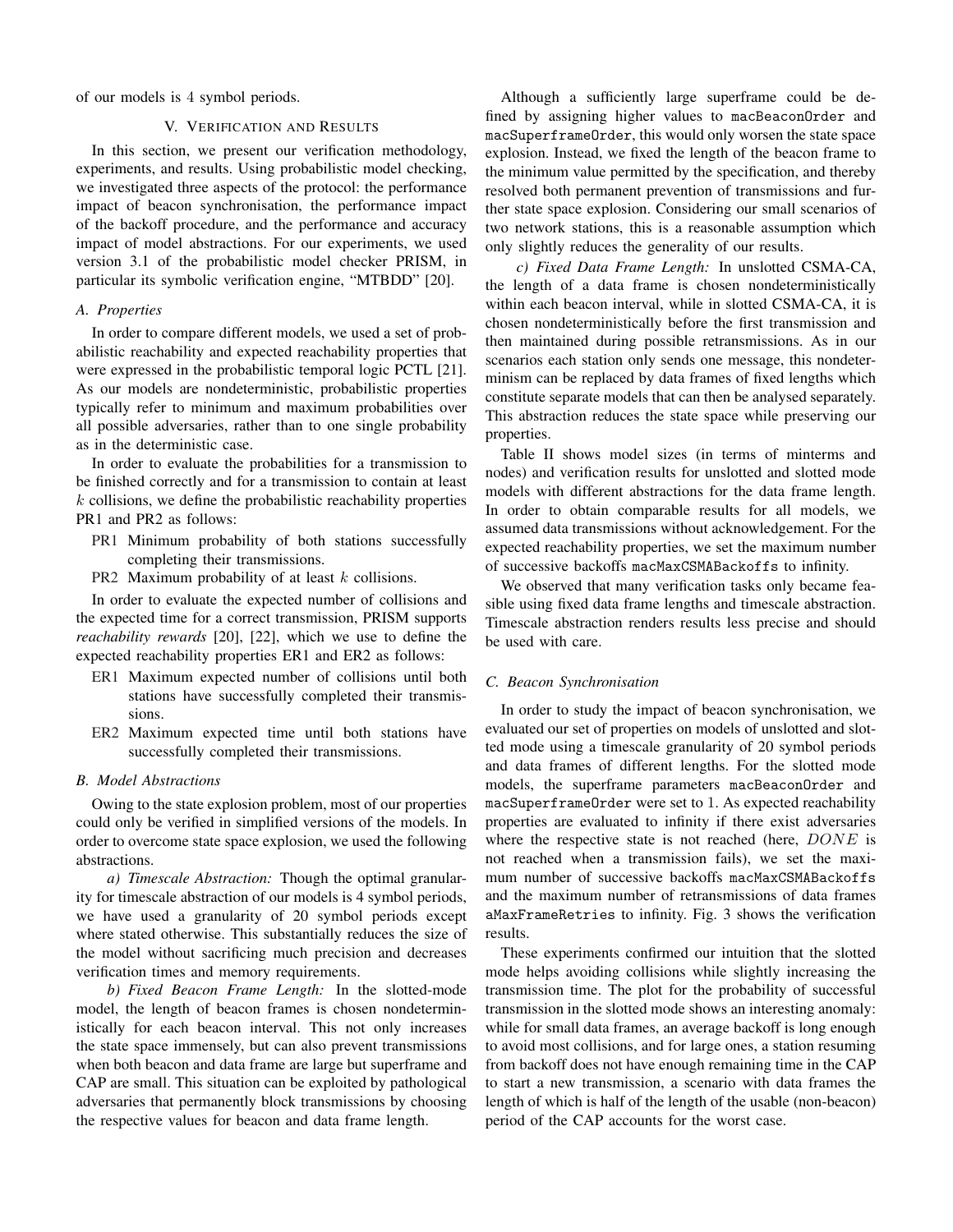Table II PERFORMANCE AND ACCURACY OF DIFFERENT MODEL ABSTRACTIONS

| <b>Model</b>                                                                         | data                                 | stations                                   | time           |                | PR1             |        |                                                                                | ER1             |        |                                      | ER <sub>2</sub>   |                                     |
|--------------------------------------------------------------------------------------|--------------------------------------|--------------------------------------------|----------------|----------------|-----------------|--------|--------------------------------------------------------------------------------|-----------------|--------|--------------------------------------|-------------------|-------------------------------------|
|                                                                                      | frame                                |                                            | unit           | nodes          | min-            | result | nodes                                                                          | min-            | result | nodes                                | min-              | result                              |
|                                                                                      | length                               |                                            |                |                | terms           |        |                                                                                | terms           |        |                                      | terms             |                                     |
| unslotted                                                                            | fixed <sup>1</sup>                   | 2                                          | $\overline{4}$ | 22k            | 120k            | 1.0    | 22k                                                                            | 120k            | 0.125  | 93k                                  | 210 <sub>k</sub>  | $112.8 \,\mathrm{ms}$               |
| unslotted                                                                            | nondet                               | $\mathfrak{2}$                             | 4              | 180k           | 960m            | 1.0    | 180k                                                                           | 960m            | 0.125  | 280 <sub>k</sub>                     | 1.6 <sub>bn</sub> | $\mathbf{r}^2$                      |
| unslotted                                                                            | fixed <sup>1</sup>                   | $\overline{c}$                             | 20             | 6.8k           | 13k             | 1.0    | 6.9k                                                                           | 13k             | 0.125  | 10k                                  | 17k               | 123.1 ms                            |
| unslotted                                                                            | nondet                               | 2                                          | 20             | 56k            | 19 <sub>m</sub> | 1.0    | 56 <sub>k</sub>                                                                | 19 <sub>m</sub> | 0.125  | 83k                                  | 26m               | $123.1 \,\text{ms}$                 |
| slotted                                                                              | fixed <sup>1</sup>                   | 2                                          | 20             | 29k            | 47k             | 1.0    | 29k                                                                            | 47k             | 0.125  | 45k                                  | 67k               | $166.0 \,\text{ms}$                 |
| slotted                                                                              | nondet                               | 2                                          | 20             | 1 <sub>m</sub> | 130m            | 1.0    | 1 <sub>m</sub>                                                                 | 130m            | 0.125  | 1.6m                                 | 180m              | $166.0 \,\mathrm{ms}$               |
| probability of successful transmission<br>0.8<br>0 6l<br>0.4<br>$0.2^{\mathrm{t}}_0$ | $\rightarrow$ unslotted<br>— slotted | 20<br>data frame length in backoff periods | 40             |                | Μ<br>60         |        | expected transmission time in ms<br>expected transmission time in ms<br>$^{0}$ |                 | 20     | data frame length in backoff periods | 40                | $\div$ unslotted<br>— slotted<br>60 |

Figure 3. Performance for data frames of different lengths

For large sizes of the data frames and a small size of the superframe, the expected transmission time evaluates to  $\infty$ , due to the existence of pathological adversaries where transmissions are not completed successfully. However, for larger superframe sizes, it evaluates to a finite value.

#### *D. Backoff Procedure*

In another experiment (see Table III), we have studied the impact of the backoff parameter macMinBE, which determines the minimum value of the backoff exponent BE, for data frames of different lengths with the same models as in the previous table.

As expected, a high value of macMinBE (the default is 3) decreases both collision probability and expected transmission time. However, longer backoff times often result in higher energy consumption. This connection could be investigated further in combination with an analysis of the battery life extension.

## VI. CONCLUSIONS

We have presented the first application of probabilistic model checking to the IEEE 802.15.4 networking standard. In a comprehensive case study, we have developed highlevel generic models for the CSMA-CA contention resolution protocol, evaluated performance properties, and compared different abstraction techniques, thereby providing a better understanding of both the protocol and modelling issues. Contrary to test and simulation, our formal approach provides provably correct results that cover the full behaviour of the models.

In comparison to previous applications of probabilistic model checking to contention resolution procotols [3]–[5], our models are more realistic but, for that reason, also more complex. We have shown that previous modelling techniques for timescale abstraction are inadequate here and produce pathological adversaries and consequently misleading results.

There are many ways to continue this case study. New scenarios could contain a larger number of stations and more complex behaviours of the stations, such as transmitting more than one message per station and allowing stations to send and to receive. Other interesting features that have not been studied in this work include the optional battery life extension for slotted CSMA-CA, different values of the superframe parameters macBeaconOrder and macSuperframeOrder, and different channels. Properties describing energy consumption (see, for instance, [23]–[25]) such as minimal, maximal, and expected power consumption for concrete devices could easily be added if data about the device's power state were available.

However, probabilistic model checking is always limited by the only too apparent state space explosion problem. Efficient techniques to deal with that, such as abstraction, symmetry reduction, partial-order reduction, symbolic representations, and induction could greatly improve the scalability of this

<sup>&</sup>lt;sup>1</sup>The values given for *nodes* and *minterms* are for data frames of maximal length.

<sup>&</sup>lt;sup>2</sup>This property could not be verified within 2 GB of memory.